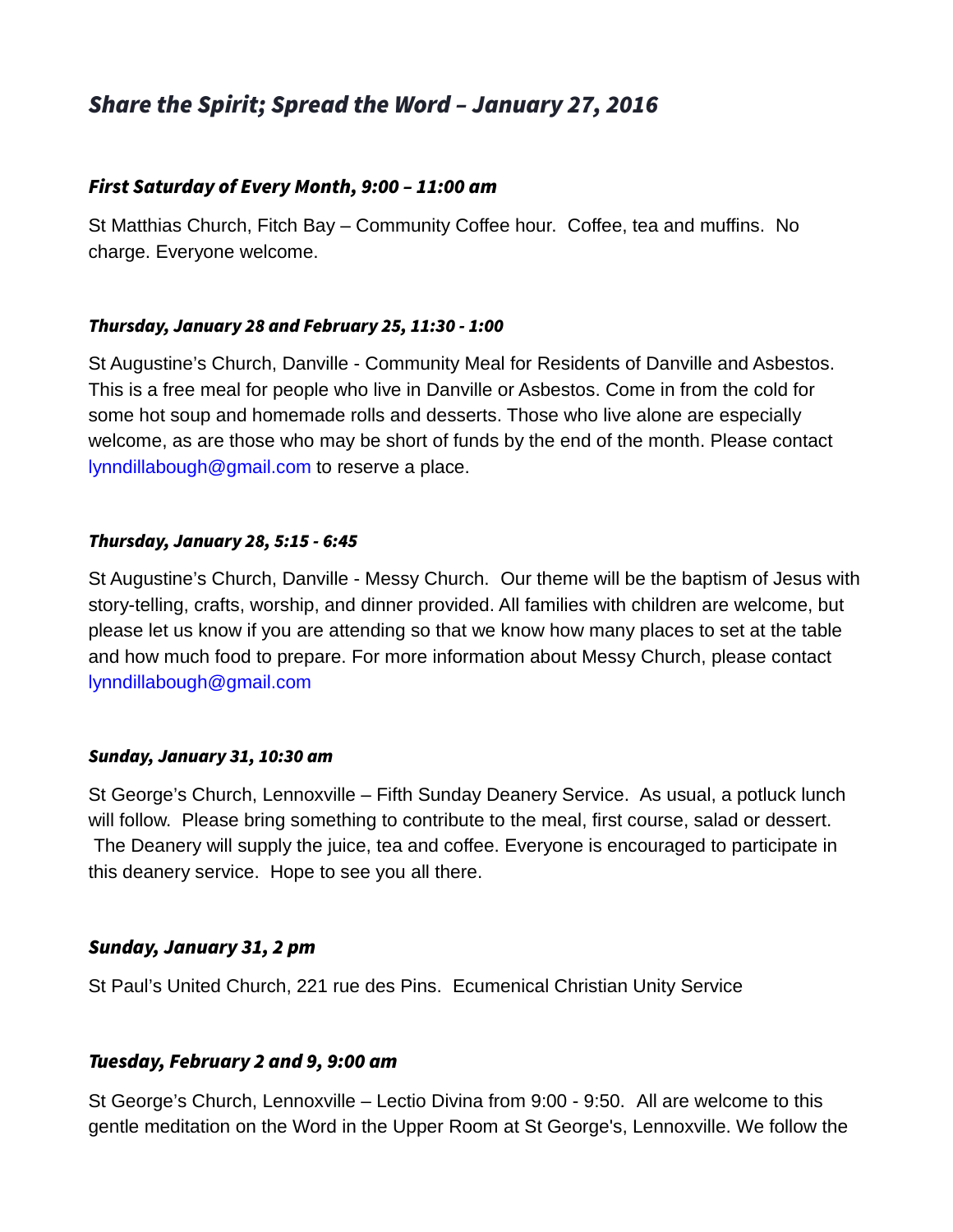lectionary and reflect on the gospel passage for the upcoming Sunday, making it excellent preparation for preachers. This is an open group for anyone who would like to enter holy silence and listen for God speaking in your life. If you would like more information about lectio divina, please contact [lynndillabough@gmail.com](mailto:lynndillabough@gmail.com)

#### Wednesday, February 3, 5:15 - 6:45

St Paul's Church, Bury - Messy Church. Our theme will be the baptism of Jesus with storytelling, crafts, worship, and dinner provided. All families with children are welcome, but please let us know if you are attending so that we know how many places to set at the table and how much food to prepare. For more information about Messy Church, please contact [lynndillabough@gmail.com](mailto:lynndillabough@gmail.com)

#### Sunday, February 7, 4 pm

St George's Church, Lennoxville – Service of sung evensong. The Venerable Bruce Myers, Bishop-Elect, will be preaching. Followed by a wine and cheese reception.

#### Tuesday, February 9, 5 pm

St Stephen's Church, Coaticook - Annual Shrove Tuesday Pancake Supper will be held on February 9th, 5pm at the Coaticook Golf Club. Freewill donation. For information please contact Lauraine Denis at [819 849 7196](tel:819%20849%207196)

## *Ash Wednesday Services, February 10*

St Barnabas' Church, North Hatley – 2:00 pm

St George's Church, Lennoxville – 5:00 pm

## Saturday, February13, 11:30 - 1:00

St Anne's Church, Richmond - Valentine Luncheon. Come and celebrate Valentine's Day with our annual luncheon. \$11 for adults and \$5 for children. There will be a bazaar table as well as door prizes and a raffle. We would love to see you! Please contact  $lynndillabough@gmail.com$  if you have any questions. (Please note correction to the price.)

Sunday February 14 and 21, March 13 and 20, 1:30 - 4:00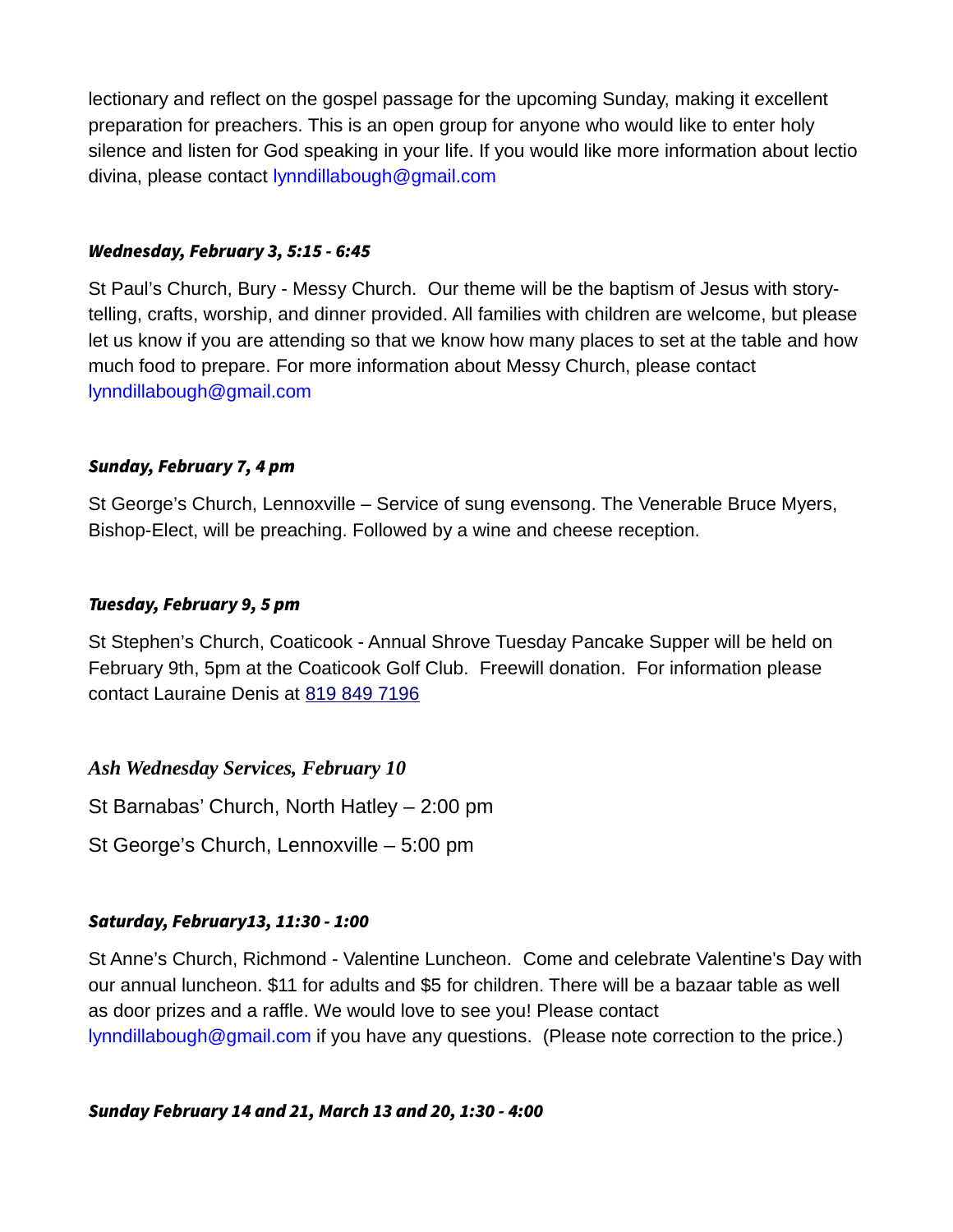St Anne's, Richmond - "The Hatless Christians" Youth Group. All high school aged youth are welcome to attend. Please contact [lynndillabough@gmail.com](mailto:lynndillabough@gmail.com) for more information.

# Tuesday, February 16 – March 22, 9:00 – 10:00 am

St George's, Lennoxville – Six Week Lenten Reflection Group. All are welcome for an hour of quiet reflection on the lectionary readings for Lent. We will use the method of lectio divina to listen for God's Word speaking in our lives. All materials are provided and there is no need to sign up. Please just come when you can. It is cold outside, but this group is warm and welcoming. If you have any questions, please contact **lynndillabough@gmail.com** 

## Wednesday, February 17 – March 23, 6:00 pm

St George's, Lennoxville - The Nicene Creed: What Does the Church REALLY Believe? A six weeks course on the Nicene Creed led by the Archdeacon will be held on the Wednesday Evenings in Lent. This course is particularly suitable for those of mature years considering preparation for the Sacrament of Confirmation. It is also suitable for those interested in the theology and philosophy of foundational Christian thought. Participants need not be Christians, but the course is for all those who are interested in what the Church REALLY believes as opposed to what most people THINK it believes. Conversation will take part over a Lenten soup supper.

# Saturday, February 20, 2:00 pm

St George's Church Hall, Lennoxville – Deanery Council meeting. All members of the Deanery Council are requested to attend this meeting. You are a voting member of the Council if you attended the last synod. If your congregation did not send a member to the synod, please elect a parochial member to be your representative. At this meeting the Rural Dean, Secretary and Treasurer will be elected. The current officers are willing to continue, but these are elected positions so others are welcome to put their names forward. The Rural Dean must be a member of the Deanery Council, but the Secretary and Treasurer do not need to be. Please send nominations to Ruth Sheeran

( [rsheeran@ubishops.ca](mailto:rsheeran@ubishops.ca) ) before the meeting as nominations will not be received from the floor. The meeting is open to all interested members of the Deanery.

# Education for Ministry - Year One: September 2016 until June 2017

Beginning in September, there will be an opportunity for new participants from the deanery to